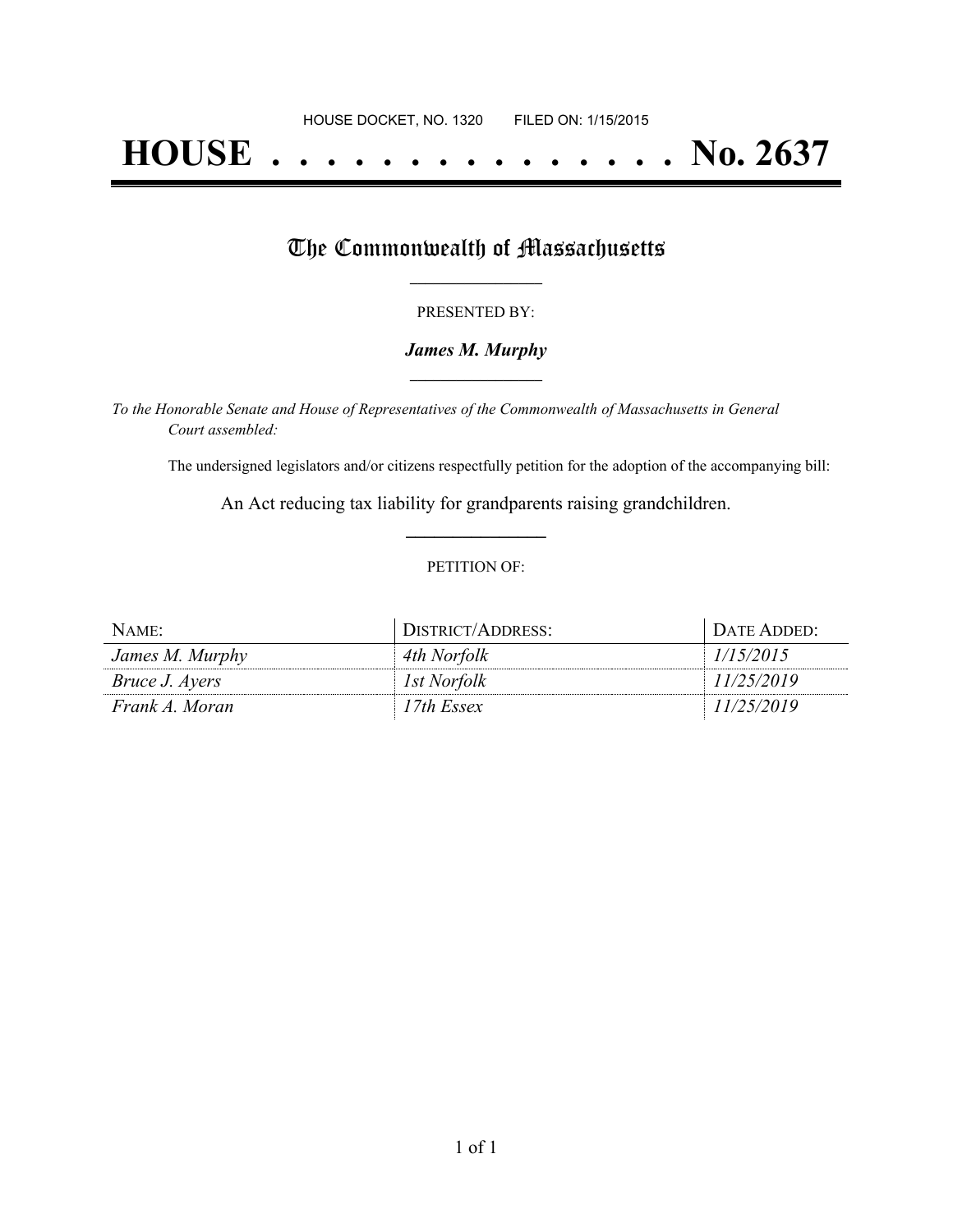## **HOUSE . . . . . . . . . . . . . . . No. 2637**

By Mr. Murphy of Weymouth, a petition (accompanied by bill, House, No. 2637) of James M. Murphy, Bruce J. Ayers and Frank A. Moran for legislation to reduce the property tax liability for grandparents raising grandchildren. Revenue.

### The Commonwealth of Massachusetts

**In the One Hundred and Eighty-Ninth General Court (2015-2016) \_\_\_\_\_\_\_\_\_\_\_\_\_\_\_**

**\_\_\_\_\_\_\_\_\_\_\_\_\_\_\_**

An Act reducing tax liability for grandparents raising grandchildren.

Be it enacted by the Senate and House of Representatives in General Court assembled, and by the authority *of the same, as follows:*

| Section 1: Section 5 of Chapter 59 of the General Laws, as appearing in the 2012 Official |
|-------------------------------------------------------------------------------------------|
| Edition, is hereby amended by adding the following section:                               |

 Section 5O: In any city or town which accepts the provisions of this section, the board of selectmen of a town or in a municipality having a town council form of government, the town council or the mayor with the approval of the city council in a city may establish a tax exemption or abatement program to allow persons who have a legal relationship as a grandparent raising a grandchild and is over the age of 55. In exchange for raising a grandchild, the city or town shall reduce the real property tax obligation of such person on his tax bills and any reduction so provided shall be in addition to any exemption or abatement to which any such person is otherwise entitled. Provided such reduction of the real property tax bill shall not exceed \$1,000 per child in a given tax year. It shall be the responsibility of the city or town to maintain a record for each taxpayer the total amount by which the real property tax has been reduced and to